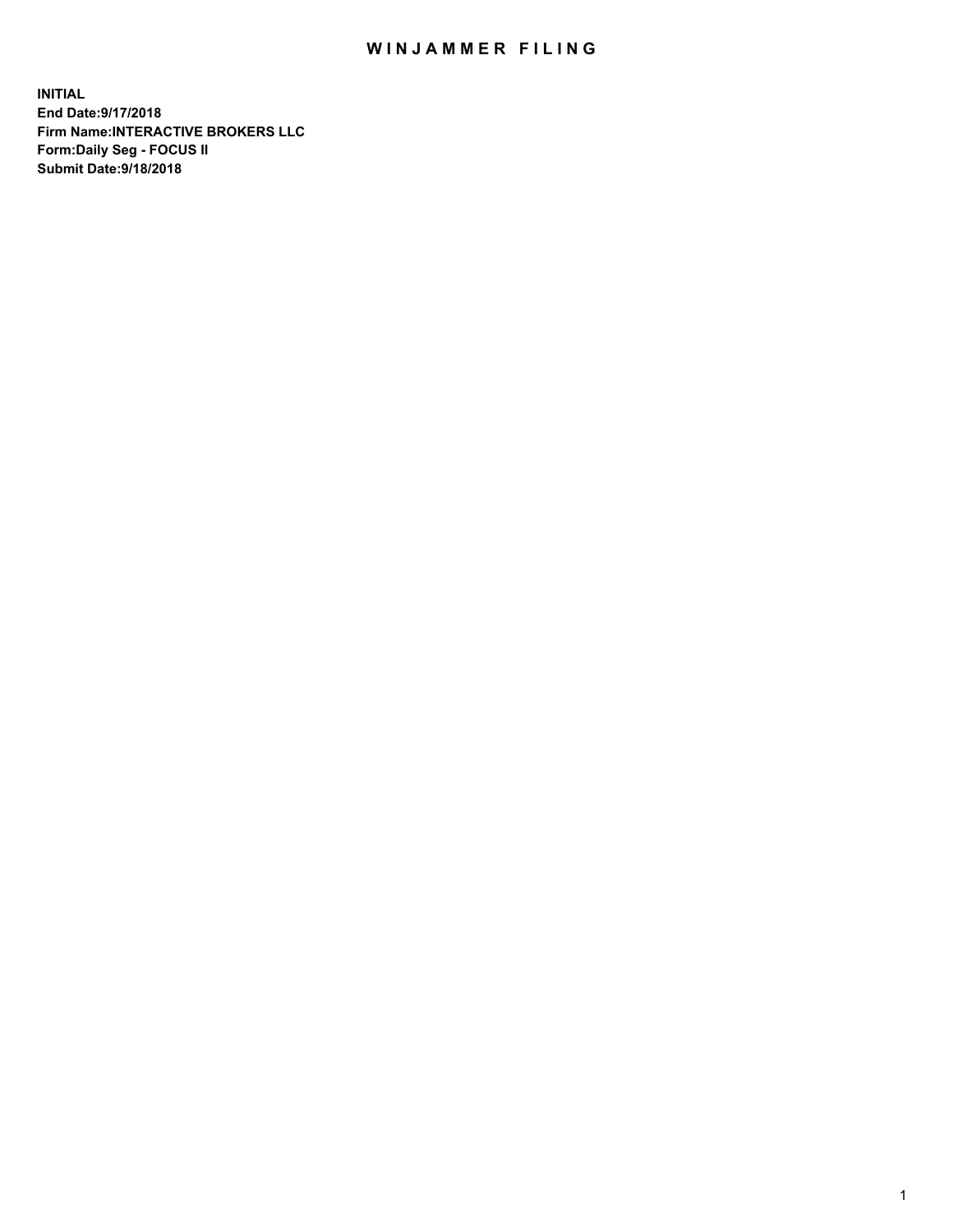**INITIAL End Date:9/17/2018 Firm Name:INTERACTIVE BROKERS LLC Form:Daily Seg - FOCUS II Submit Date:9/18/2018 Daily Segregation - Cover Page**

| Name of Company                                                                                                                                                                                                                                                                                                                | <b>INTERACTIVE BROKERS LLC</b>                                                                  |
|--------------------------------------------------------------------------------------------------------------------------------------------------------------------------------------------------------------------------------------------------------------------------------------------------------------------------------|-------------------------------------------------------------------------------------------------|
| <b>Contact Name</b>                                                                                                                                                                                                                                                                                                            | James Menicucci                                                                                 |
| <b>Contact Phone Number</b>                                                                                                                                                                                                                                                                                                    | 203-618-8085                                                                                    |
| <b>Contact Email Address</b>                                                                                                                                                                                                                                                                                                   | jmenicucci@interactivebrokers.c<br>om                                                           |
| FCM's Customer Segregated Funds Residual Interest Target (choose one):<br>a. Minimum dollar amount: ; or<br>b. Minimum percentage of customer segregated funds required:% ; or<br>c. Dollar amount range between: and; or<br>d. Percentage range of customer segregated funds required between:% and%.                         | $\overline{\mathbf{0}}$<br>$\overline{\mathbf{0}}$<br>155,000,000 245,000,000<br>0 <sub>0</sub> |
| FCM's Customer Secured Amount Funds Residual Interest Target (choose one):<br>a. Minimum dollar amount: ; or<br>b. Minimum percentage of customer secured funds required:% ; or<br>c. Dollar amount range between: and; or<br>d. Percentage range of customer secured funds required between:% and%.                           | $\overline{\mathbf{0}}$<br>0<br>80,000,000 120,000,000<br>0 <sub>0</sub>                        |
| FCM's Cleared Swaps Customer Collateral Residual Interest Target (choose one):<br>a. Minimum dollar amount: ; or<br>b. Minimum percentage of cleared swaps customer collateral required:% ; or<br>c. Dollar amount range between: and; or<br>d. Percentage range of cleared swaps customer collateral required between:% and%. | $\overline{\mathbf{0}}$<br><u>0</u><br>$\underline{0}$ $\underline{0}$<br>00                    |

Attach supporting documents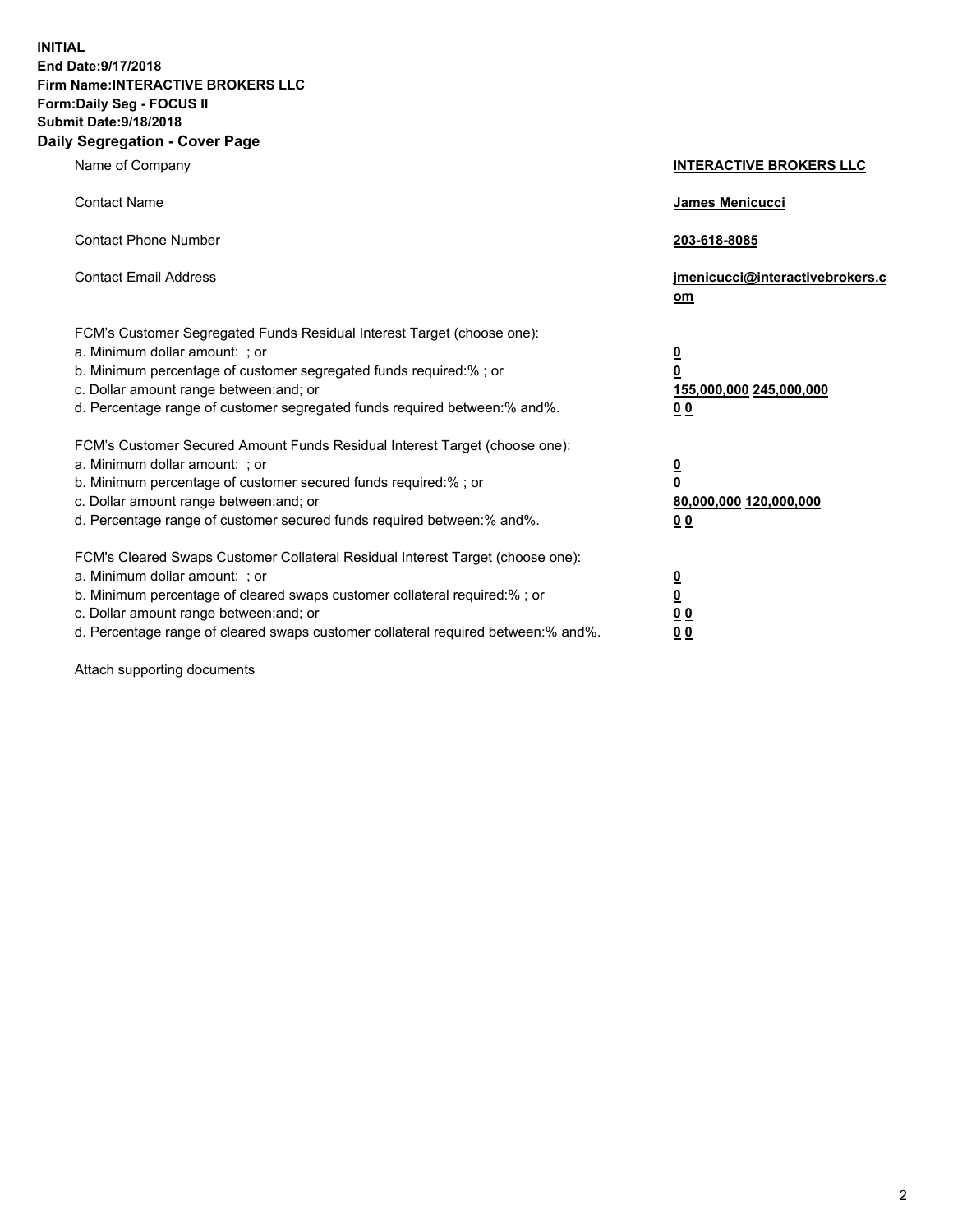## **INITIAL End Date:9/17/2018 Firm Name:INTERACTIVE BROKERS LLC Form:Daily Seg - FOCUS II Submit Date:9/18/2018 Daily Segregation - Secured Amounts**

|     | Dany Ocgregation - oceaned Anioante                                                                        |                                                         |
|-----|------------------------------------------------------------------------------------------------------------|---------------------------------------------------------|
|     | Foreign Futures and Foreign Options Secured Amounts                                                        |                                                         |
|     | Amount required to be set aside pursuant to law, rule or regulation of a foreign                           | $0$ [7305]                                              |
|     | government or a rule of a self-regulatory organization authorized thereunder                               |                                                         |
| 1.  | Net ledger balance - Foreign Futures and Foreign Option Trading - All Customers                            |                                                         |
|     | A. Cash                                                                                                    | 443,749,806 [7315]                                      |
|     | B. Securities (at market)                                                                                  | $0$ [7317]                                              |
| 2.  | Net unrealized profit (loss) in open futures contracts traded on a foreign board of trade                  | -1,582,564 [7325]                                       |
| 3.  | Exchange traded options                                                                                    |                                                         |
|     | a. Market value of open option contracts purchased on a foreign board of trade                             | 281,793 [7335]                                          |
|     | b. Market value of open contracts granted (sold) on a foreign board of trade                               | -24,533 [7337]                                          |
| 4.  | Net equity (deficit) (add lines 1.2. and 3.)                                                               | 442,424,502 [7345]                                      |
| 5.  | Account liquidating to a deficit and account with a debit balances - gross amount                          | 2,304 [7351]                                            |
|     | Less: amount offset by customer owned securities                                                           | 0 [7352] 2,304 [7354]                                   |
| 6.  | Amount required to be set aside as the secured amount - Net Liquidating Equity                             | 442,426,806 [7355]                                      |
|     | Method (add lines 4 and 5)                                                                                 |                                                         |
| 7.  | Greater of amount required to be set aside pursuant to foreign jurisdiction (above) or line<br>6.          | 442,426,806 [7360]                                      |
|     | FUNDS DEPOSITED IN SEPARATE REGULATION 30.7 ACCOUNTS                                                       |                                                         |
| 1.  | Cash in banks                                                                                              |                                                         |
|     | A. Banks located in the United States                                                                      | 63,611,671 [7500]                                       |
|     | B. Other banks qualified under Regulation 30.7                                                             | 0 [7520] 63,611,671 [7530]                              |
| 2.  | Securities                                                                                                 |                                                         |
|     | A. In safekeeping with banks located in the United States                                                  | 397,549,142 [7540]                                      |
|     | B. In safekeeping with other banks qualified under Regulation 30.7                                         | 0 [7560] 397,549,142 [7570]                             |
| 3.  | Equities with registered futures commission merchants                                                      |                                                         |
|     | A. Cash                                                                                                    | $0$ [7580]                                              |
|     | <b>B.</b> Securities                                                                                       | $0$ [7590]                                              |
|     | C. Unrealized gain (loss) on open futures contracts                                                        | $0$ [7600]                                              |
|     | D. Value of long option contracts                                                                          | $0$ [7610]                                              |
|     | E. Value of short option contracts                                                                         | 0 [7615] 0 [7620]                                       |
| 4.  | Amounts held by clearing organizations of foreign boards of trade                                          |                                                         |
|     | A. Cash                                                                                                    | $0$ [7640]                                              |
|     | <b>B.</b> Securities                                                                                       | $0$ [7650]                                              |
|     | C. Amount due to (from) clearing organization - daily variation                                            | $0$ [7660]                                              |
|     | D. Value of long option contracts                                                                          | $0$ [7670]                                              |
|     | E. Value of short option contracts                                                                         | 0 [7675] 0 [7680]                                       |
| 5.  | Amounts held by members of foreign boards of trade                                                         |                                                         |
|     | A. Cash                                                                                                    | 112,426,822 [7700]                                      |
|     | <b>B.</b> Securities                                                                                       | $0$ [7710]                                              |
|     | C. Unrealized gain (loss) on open futures contracts                                                        | 1,221,287 [7720]                                        |
|     | D. Value of long option contracts                                                                          | 281,793 [7730]                                          |
|     | E. Value of short option contracts                                                                         | <u>-<b>24,533</b> [</u> 7735] <u>113,905,369</u> [7740] |
| 6.  | Amounts with other depositories designated by a foreign board of trade                                     | $0$ [7760]                                              |
| 7.  | Segregated funds on hand                                                                                   | $0$ [7765]                                              |
| 8.  | Total funds in separate section 30.7 accounts                                                              | 575,066,182 [7770]                                      |
| 9.  | Excess (deficiency) Set Aside for Secured Amount (subtract line 7 Secured Statement<br>Page 1 from Line 8) | 132,639,376 [7380]                                      |
| 10. | Management Target Amount for Excess funds in separate section 30.7 accounts                                |                                                         |
| 11. | Excess (deficiency) funds in separate 30.7 accounts over (under) Management Target                         | 80,000,000 [7780]<br>52,639,376 [7785]                  |
|     |                                                                                                            |                                                         |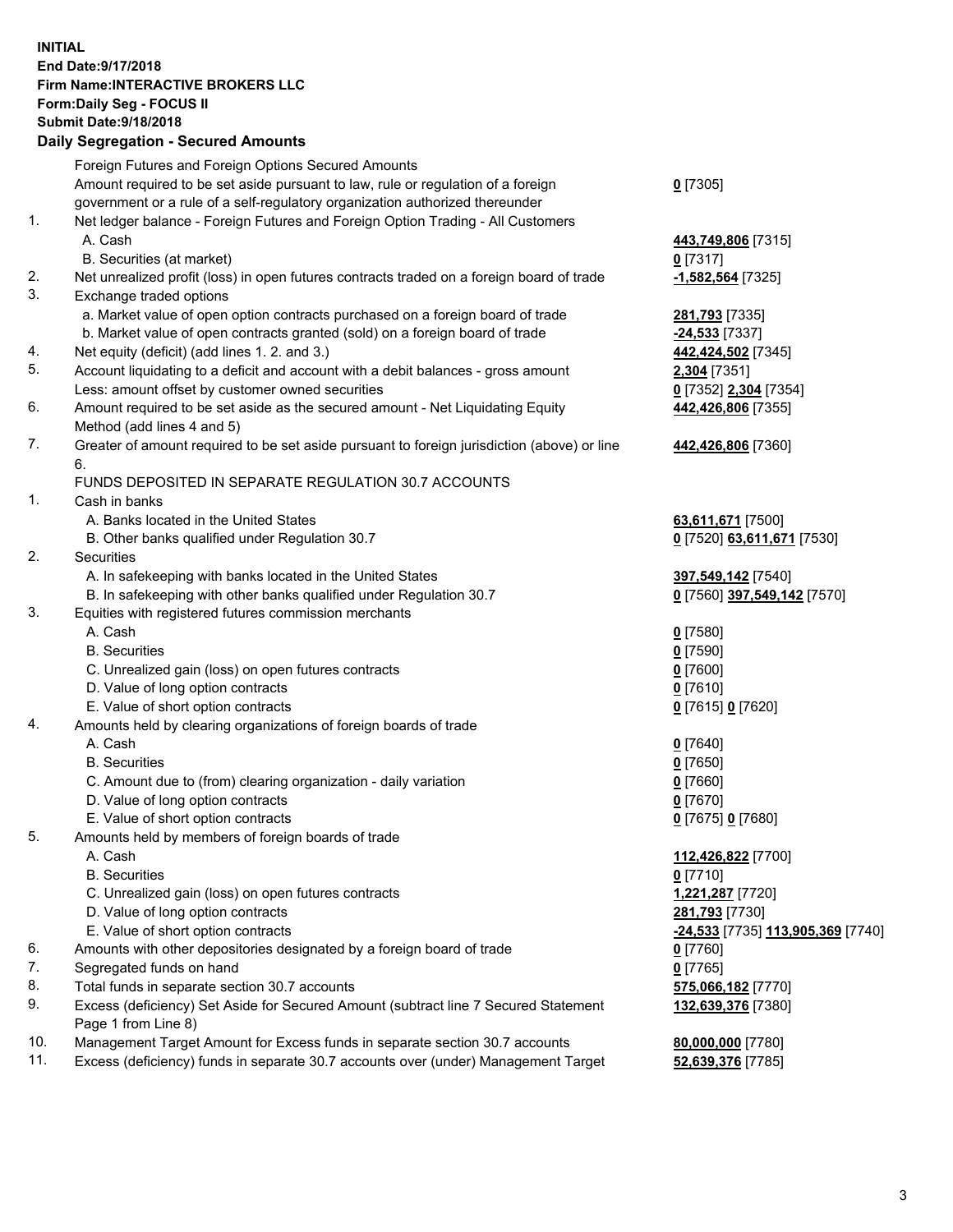**INITIAL End Date:9/17/2018 Firm Name:INTERACTIVE BROKERS LLC Form:Daily Seg - FOCUS II Submit Date:9/18/2018 Daily Segregation - Segregation Statement** SEGREGATION REQUIREMENTS(Section 4d(2) of the CEAct) 1. Net ledger balance A. Cash **3,995,985,057** [7010] B. Securities (at market) **0** [7020] 2. Net unrealized profit (loss) in open futures contracts traded on a contract market **-43,791,876** [7030] 3. Exchange traded options A. Add market value of open option contracts purchased on a contract market **145,358,594** [7032] B. Deduct market value of open option contracts granted (sold) on a contract market **-188,930,817** [7033] 4. Net equity (deficit) (add lines 1, 2 and 3) **3,908,620,958** [7040] 5. Accounts liquidating to a deficit and accounts with debit balances - gross amount **162,455** [7045] Less: amount offset by customer securities **0** [7047] **162,455** [7050] 6. Amount required to be segregated (add lines 4 and 5) **3,908,783,413** [7060] FUNDS IN SEGREGATED ACCOUNTS 7. Deposited in segregated funds bank accounts A. Cash **576,714,516** [7070] B. Securities representing investments of customers' funds (at market) **2,354,797,320** [7080] C. Securities held for particular customers or option customers in lieu of cash (at market) **0** [7090] 8. Margins on deposit with derivatives clearing organizations of contract markets A. Cash **30,462,404** [7100] B. Securities representing investments of customers' funds (at market) **1,190,893,746** [7110] C. Securities held for particular customers or option customers in lieu of cash (at market) **0** [7120] 9. Net settlement from (to) derivatives clearing organizations of contract markets **-8,066,482** [7130] 10. Exchange traded options A. Value of open long option contracts **145,327,873** [7132] B. Value of open short option contracts **-188,900,438** [7133] 11. Net equities with other FCMs A. Net liquidating equity **0** [7140] B. Securities representing investments of customers' funds (at market) **0** [7160] C. Securities held for particular customers or option customers in lieu of cash (at market) **0** [7170] 12. Segregated funds on hand **0** [7150] 13. Total amount in segregation (add lines 7 through 12) **4,101,228,939** [7180] 14. Excess (deficiency) funds in segregation (subtract line 6 from line 13) **192,445,526** [7190] 15. Management Target Amount for Excess funds in segregation **155,000,000** [7194] **37,445,526** [7198]

16. Excess (deficiency) funds in segregation over (under) Management Target Amount Excess